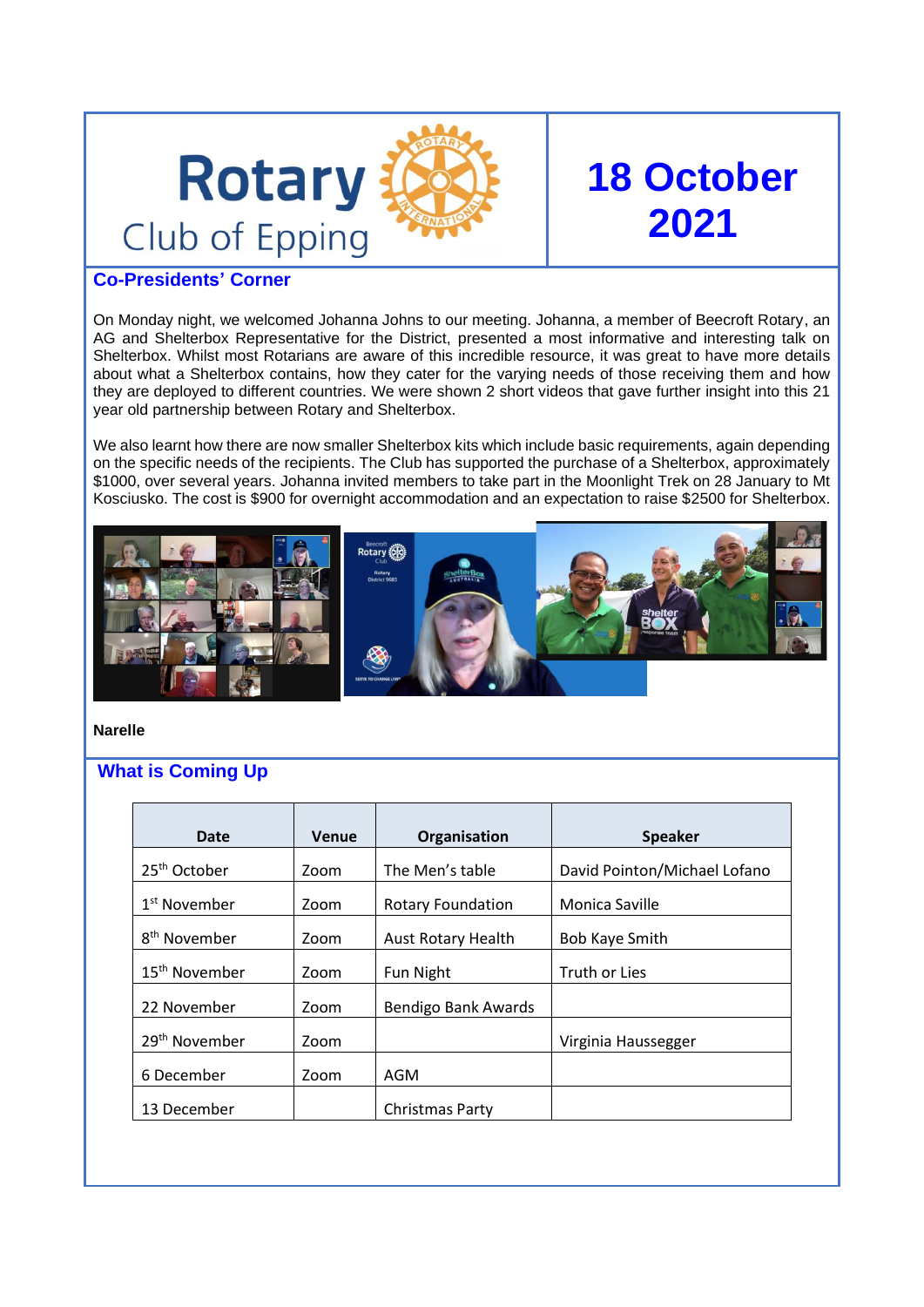#### **Next week**

At our meeting next Monday night 25 October, we will hear from speakers David Pointon and Michael Lofano about The Men's Table, an organisation that supports the mental, emotional and social wellbeing of men travelling their life journeys.

# **Epping Rotary Walkers - Seeking Participants**

Yes; we are always hoping for more to come along to share the moment on our Thursday walks. You can see from the happy, snappy picture how everyone is enjoying the time together. And this was taken after our walk.

Next week we are again reaching out to those lesser experienced walkers to come along and enjoy the camaraderie and the exercise. We are meeting at the same time of 8.30am. But for next week, it will be in the Cumberland State Forest. You can enter the forest by turning left off Castle Hill Road just before Coonarra Avenue. This is not far past the Bear Sanctuary. Follow the drive to meet at the carpark just near the cafe and nursery. There are several alternative walking tracks depending on how much cardiovascular workout you require. It is very flexible. And the bushland is simply stunning. Afterwards there will be coffee at the cafe. Walk plus coffee, about 2 hours.

#### Hope to see you then, **Trevor McAlister 0449126896**



## **Face to Face Meetings**

As restrictions ease, we will review the situation in regards to returning to 'face to face' meetings. Currently the cap of 20 people and 4sq m rule prevent us taking the next step. However, 1 November will see further changes and depending on the regulations expected by the Epping Hotel, we may be able to have 'face to face' meetings. We will keep you updated.

## **Hospital**



We wish our highly regarded and much valued secretary Deretta Andrews a fast recovery after surgery on her leg last week. We hope she will be out of hospital very soon. Flowers have been sent from our Club.

## **Afternoon Tea**

Expecting to spend 2 weeks in South Australia, enjoying their new townhouse in trendy Norwood and spending time with family, instead Susie and Stephen found themselves enjoying 4 months in SA, and leading a somewhat normal life whilst Sydney was in lockdown. Susie and Stephen returned to Sydney on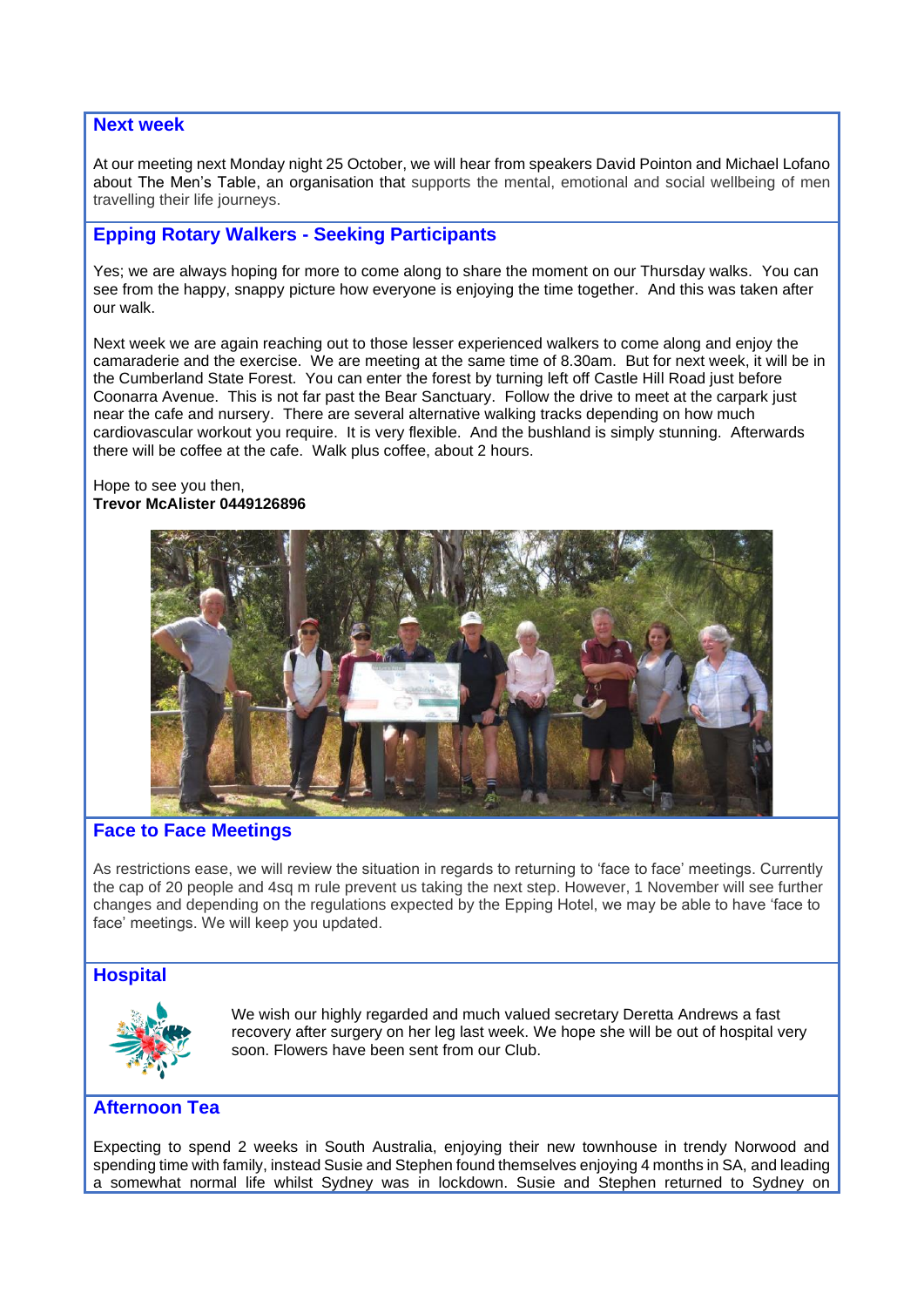

Wednesday. Before they left, Susie kindly invited me to afternoon tea last Saturday. We had a lovely time catching up 'face to face' at their home, before Susie and I headed out for a walk around the area. I know it won't be too long before they return to Adelaide and by that time John Candy and his wife Wendy will have moved to the 'city of churches'. Susie suggested we could form a satellite Club!

**Narelle**

# **Youth Update**

Finally our Club can begin re engaging with some of our youth programs including:

## **NYSF**

The Board has just endorsed an outstanding candidate in Sandra He. Sandra lives in Epping and attends Meriden School for Girls.

She is an A student in all of her grades in all of her subjects.

She is Interact President, School Maths Captain, a Corporal in the Cadets, school tennis team, school debating team, in choir.

Toula and I interviewed Sandra and her father last week and were very impressed by both.



# **RYPEN**

I've made contact with EBHS and Arden to seek two suitable Year 9 students from each school and I hope to do similar with Cheltenham in coming days.

This will be held on - line next January and is a wonderful program.

# **RYDA**

Arden will receive an incursion from RYDA on November 18. I'll be attending and encourage someone to join me.

I'm hopeful that EBHS and Cheltenham can do the program live next year.

# **RYLA**

Still hopeful that Stephanie Ho can attend this in January.

We should have funds to sponsor another 19-30 year old, so if you know of someone appropriate please contact me.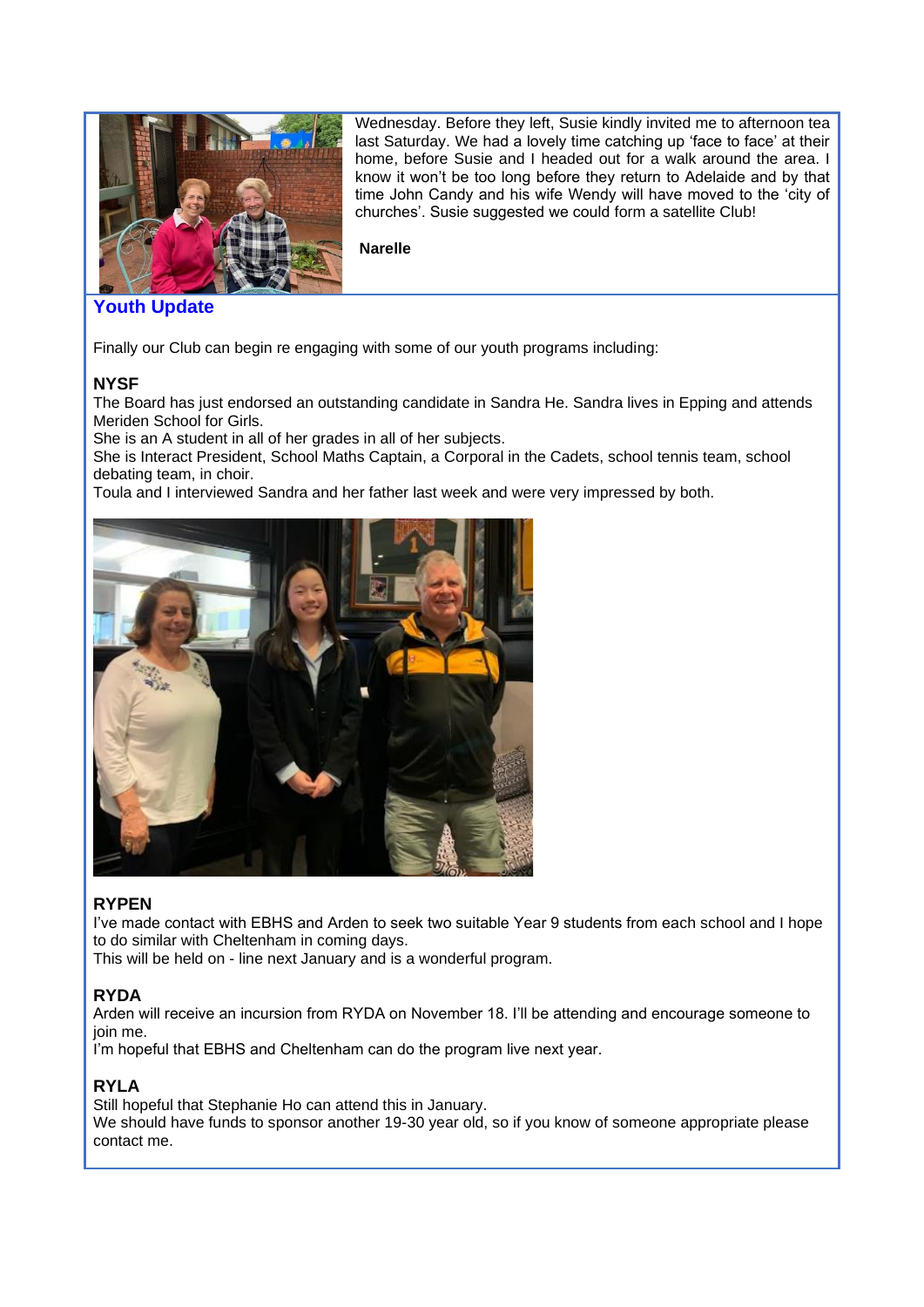#### **Cheers, Bruce, Youth Director**

# **North Epping Garden - Project Update**

The project is progressing very well despite COVID with the goodwill of both Epping North PS and Rotarians.

The team met last week and agreed on the following funding items:

- student aluminium tables and seating for both practical work and class written work
- up to 6 worm farms
- a small orchard of 6 citrus trees
- netting structures for all the planter boxes
- small greenhouses for seed propagation
- hosing for watering needs.

The other decision was to liaise with John Alexander's office and Epping North PS to officially open the Community Garden that acknowledges the partners in the project.

It is anticipated that the Project infrastructure will be completed early December. It is hoped that when the Community Garden is completed and there are COVID free restrictions there will be local residents and senior citizens involved in the project. My thanks to the team for their great assistance and support.

## **Peter Garrard**

#### **Upcoming Event**

Johanna Johns shared with us about an event of 7 speaking sessions on Zoom starting on 28 October. The cost is \$12/session or \$70 for all 7 sessions. Proceeds will go to The Rotary Foundation, Shelterbox and the Rotary Club of Beecroft projects. See flyer for further information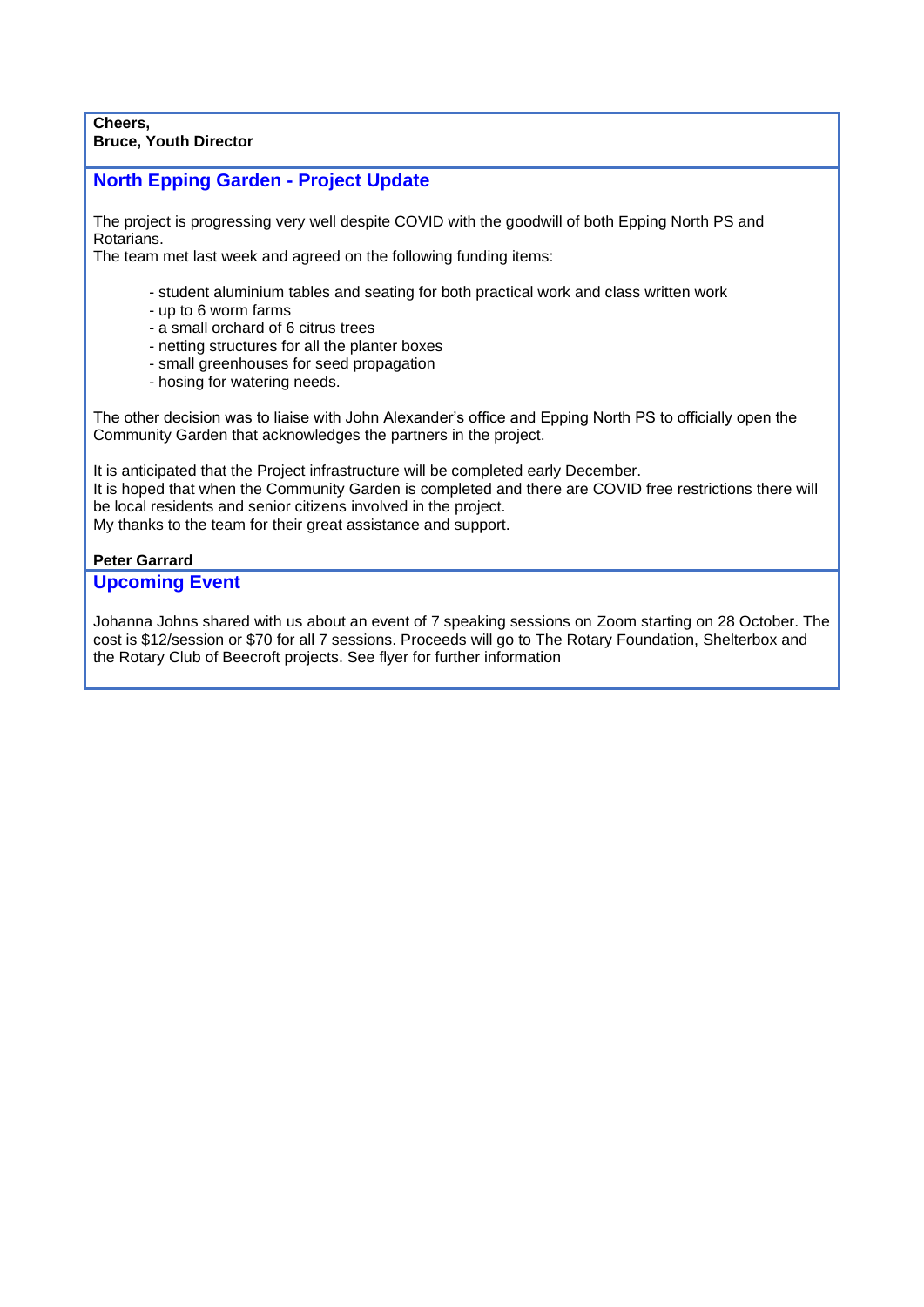

## **Safe to come out yet?**

I will be following the advice from The Chief Medical Officer Dr Paul Kelly, "Vaccines alone will not be enough to completely suppress the circulation of the virus, at least in the [near future]."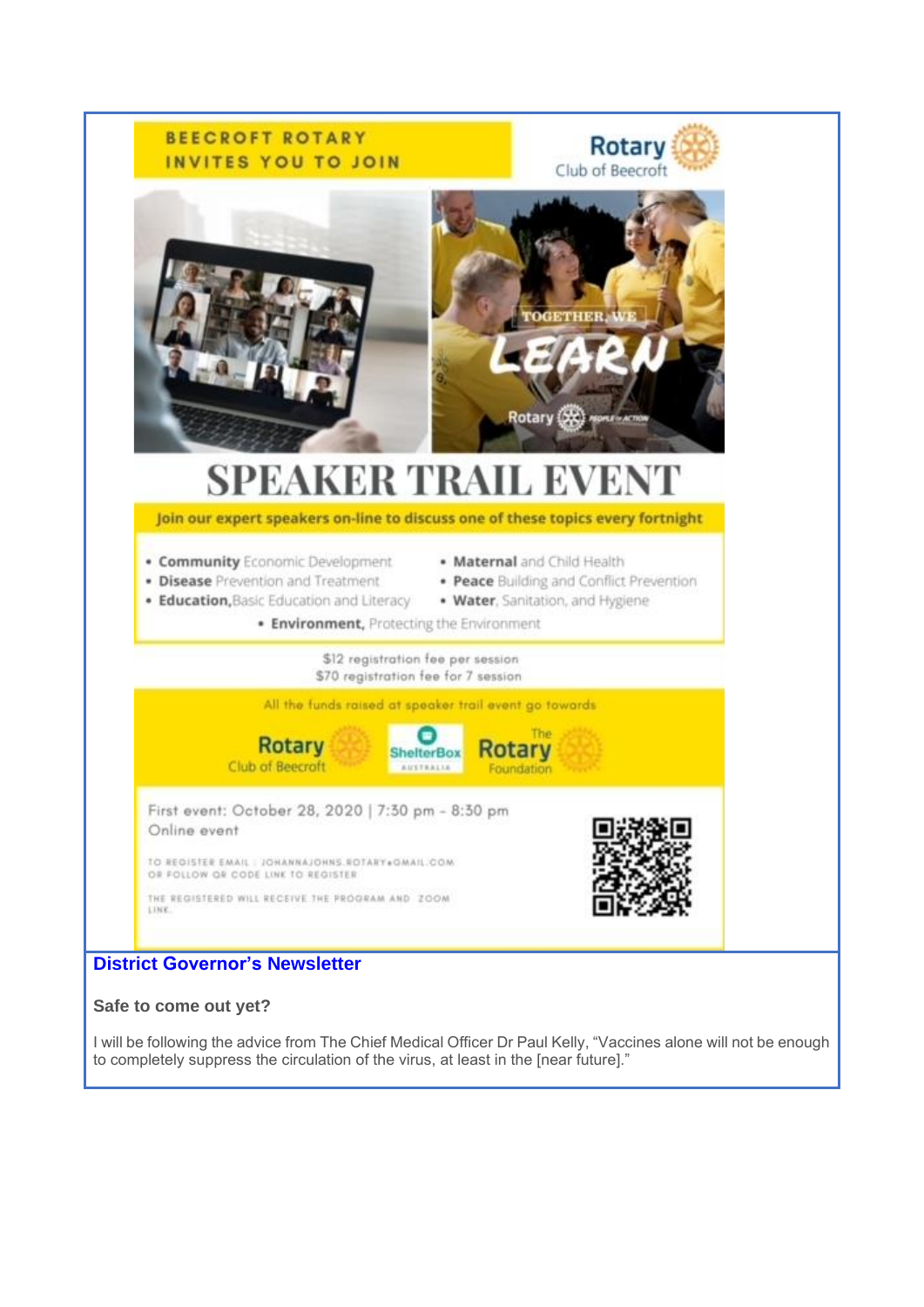

As more restrictions are eased with 80% of NSW adults double jabbed, Australia's top health official says, "suppression measures - such as maskwearing and distancing - will need to stay because of the Delta variant's highly infectious nature", SMH 18/10/21.

District Governor club visits will continue safely online and will be reassessed late November. I understand that you want to meet each other as soon as possible, so we will schedule in-person DG Club visits to dates in 2022.

My concern is that Tania and I could become 'super spreaders' by visiting multiple clubs, travelling from the Beaches to the Mountains, Hills, Central Coast, back to the North Shore.

The 'roadmap' as at 15 October is at; <https://www.nsw.gov.au/sites/default/files/2021-10/COVID19-80-per-cent-roadmap.pdf>

To date, attendance at online DG's visits have been extraordinarily high with great participation and valuable member engagement. The feedback I have received is that clubs and directors have been delighted and there's wonderful work being done across the district, despite the limitations.

#### **Welcome to the 38 new members since July.**

Since 1 July 21, D9685 has 38 New Members! 1,708 Members (30.7% female) Rotarians are active, diverse & fun! Over 80% Club's members joined DG's Zoom visits so far.

**World Polio Day on the Sunday 24th October!**

I encourage Rotarians to continue supporting this vital program that might JUST be "this close".

We will be delighted to attend your upcoming activities from December, especially those plans deferred earlier in 2021. Send event details to Communication Director Marilyn Kenney for Club Buzz [\(communications@rotarydistrict9685.org.au\)](mailto:communications@rotarydistrict9685.org.au)

In 2022, District 9685 plans to hold in-person RYLA and District Conference, but Summer RYPEN will be online. Please check the District Website for more details.



*Optimism is the outlook for 2022 as we learn to live with COVID and love the outdoors again!*

Stay Safe DG Lindsay n Tania **Lindsay May OAM District Governor 2021-2022**

# **World Polio Day - 24 October 2021**

Rotarians across the world are celebrating World Polio Day on 24 October. For over 35 years Rotarians have responded magnificently to the challenge to rid the world of the debilitating and frequently fatal disease of Polio. Over the years, together with our partners, World Health Organisation, the Centres for Disease Control, the Bill and Melinda Gates Foundation and the governments of the world, 2.5 billion children in 122 countries have been vaccinated against this crippling disease.

Today, polio remains endemic in only Afghanistan and Pakistan and, so far this year, there have only been 2 cases of Polio reported from those two countries. We have been very pleased to learn that the Taliban